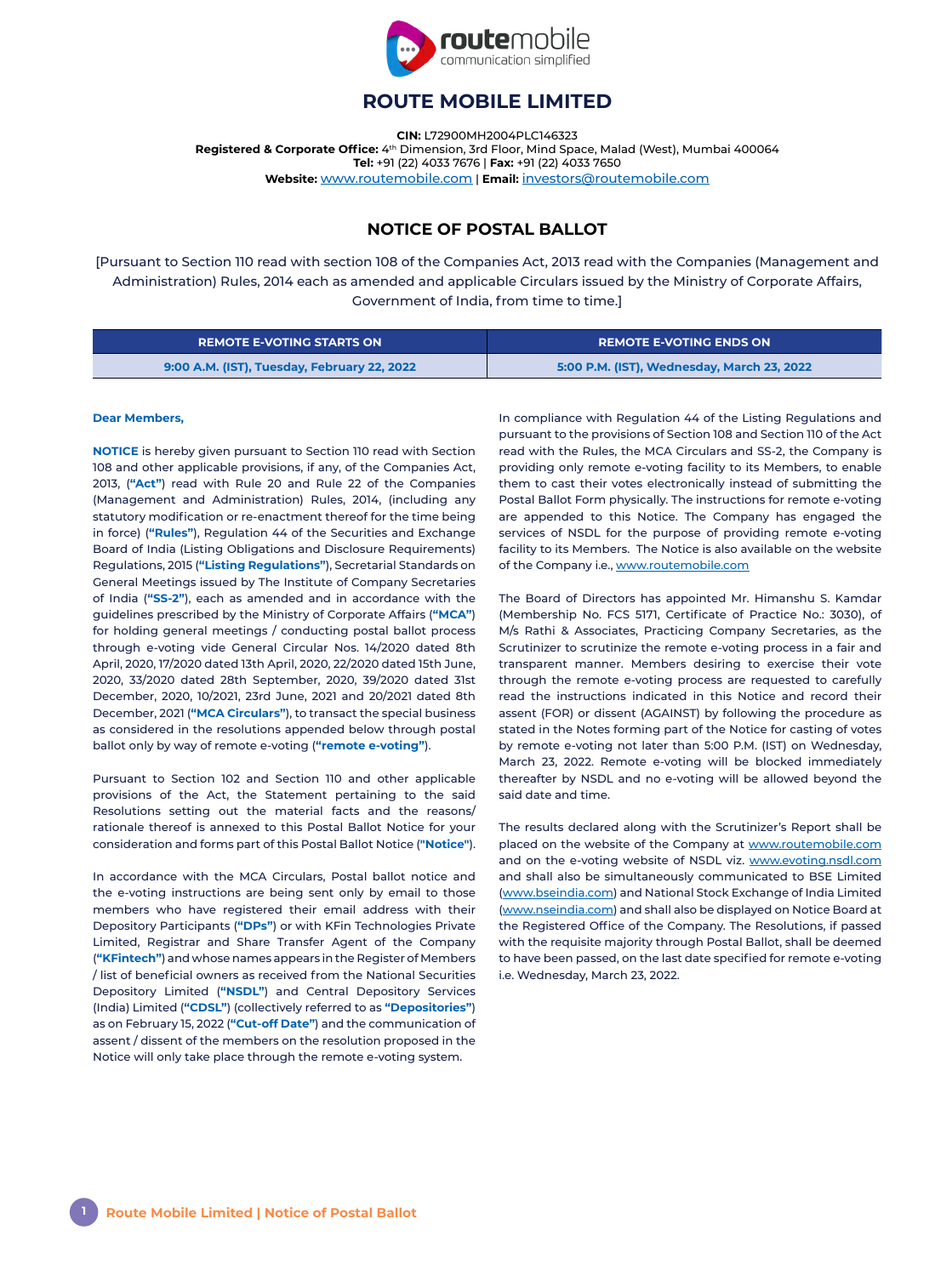

#### **Special Business:**

**Item No. 1: Appointment of Mr. Bhaskar Pramanik as an Independent Director of the Company**

To consider, and if thought fit, to pass the following Resolution, as a **Special Resolution:**

"**RESOLVED THAT** pursuant to Sections 149, 150 and 152 and other applicable provisions, if any, of the Companies Act, 2013 ("Act"), read with Schedule IV and the Companies (Appointment and Qualification of Directors) Rules, 2014 (including any statutory modification(s) or re-enactment thereof for the time being in force) of the Act, Regulation 16, 17, 25 (2A) & other applicable regulation(s) of the SEBI (Listing Obligations & Disclosure Requirements) Regulations, 2015 ("Listing Regulations"), approvals and recommendations of the Nomination and Remuneration Committee, and that of the Board, and in respect of whom the Company has received a notice in writing from a Member proposing his candidature for the office of Director pursuant to Section 160 of the Companies Act, 2013, Mr. Bhaskar Pramanik (DIN: 00316650), who has been appointed as an Additional & Independent Director of the Company by the Board of Directors effective August 10, 2021, pursuant to Section 161 of the Act and Article 164 of the Articles of Association of the Company, and who has submitted a declaration that he meets the criteria of Independence as provided under the Act and the Listing Regulations, be and is hereby appointed as an Independent Director, not liable to retire by rotation, for a period of five (5) years up to August 09, 2026.

**RESOLVED FURTHER THAT** pursuant to Regulation 17(1A) of the SEBI (Listing Obligations and Disclosure Requirements) Regulations, 2015, approval of the Members be and is hereby accorded to the continuation of directorship of Mr. Bhaskar Pramanik (DIN: 00316650) after he attains the age of 75 years (during his aforesaid tenure), as an Independent Director of the Company.

**RESOLVED FURTHER THAT** the Board be and is hereby authorized to delegate all or any of the powers to any committee of directors with power to further delegate to any other officer(s)/authorized representative(s) of the Company to do all acts, deeds and things and take all such steps as may be necessary, proper or expedient to give effect to this resolution."

## **Item No. 2: Re-appointment of Mr. Rajdipkumar Gupta as Managing Director & Group Chief Executive Officer of the Company**

To consider and, if thought fit, to pass with or without modification(s), the following resolution as an **Ordinary Resolution**:

"**RESOLVED THAT** pursuant to the provisions of Sections 196, 197, 198, 203 and other applicable provisions of the Companies Act, 2013 ("Act"), the Companies (Appointment and Remuneration of Managerial Personnel) Rules, 2014, as amended from time to time, the Companies (Appointment and Qualification of Directors) Rules, 2014 read with Schedule V of the Act (including any amendments thereto or re-enactment thereof for the time being in force), and Article 191 of the Articles of Association of the Company and upon the recommendation of the Nomination and Remuneration Committee and approval of the Board of Directors, and subject to any required regulatory approvals and applicable conditions thereof, approval of the Members be and is hereby accorded to the re-appointment of Mr. Rajdipkumar Gupta (DIN: 01272947) as Managing Director and Group Chief Executive Officer ("MD & Group CEO") of the Company, for a period of five (5) years commencing from May 1, 2022 till April 30, 2027 (both days inclusive), liable to retire by rotation, on the terms and conditions set out in the Statement annexed to this Notice (and those stipulated in the employment agreement to be executed for purposes of giving effect to the said re-appointment).

**RESOLVED FURTHER THAT** the Board of Directors (including its Committee thereof) be and is hereby authorised to revise the remuneration of Mr. Rajdipkumar Gupta from time to time to the extent the Board of Directors may deem appropriate, provided that such revision is within the overall limits of the managerial remuneration as prescribed under section 197 of the Companies Act, 2013 read with Schedule V thereto, and/or any guidelines prescribed by the Government from time to time.

**RESOLVED FURTHER THAT** notwithstanding anything to the contrary herein contained, wherein in any financial year during the currency of his tenure, the Company has no profits or the profits are inadequate, Mr. Rajdipkumar Gupta will be paid minimum remuneration within the ceiling limit prescribed under Schedule V of the Act or any modification or re-enactment thereof subject to requisite compliance and disclosure.

**RESOLVED FURTHER THAT** the Board or any Committee constituted or to be constituted by the Board be and is hereby authorised to delegate the powers to any officer of the Company to do all such acts, deeds, matters and things as the Board may, in its absolute discretion, consider necessary, expedient or desirable in order to give effect to this resolution or otherwise considered by the Board in the best interest of the Company, as it may deem fit."

**Registered & Corporate Office:** 

4th Dimension, 3rd Floor, Mind Space, Malad (West), Mumbai – 400 064 Tel: +91 (022) 40337676 | Fax: +91 (022) 40337650 Email: [investors@routemobile.com](mailto:investors%40routemobile.com?subject=) Website: [www.routemobile.com](http://www.routemobile.com)

**Date:** February 14, 2022 **Place:** Mumbai

**By Order of the Board of Directors For Route Mobile Limited**

**Sd/- Rathindra Das Group Head-Legal, Company Secretary and Compliance Officer (Membership No. ACS 24421)**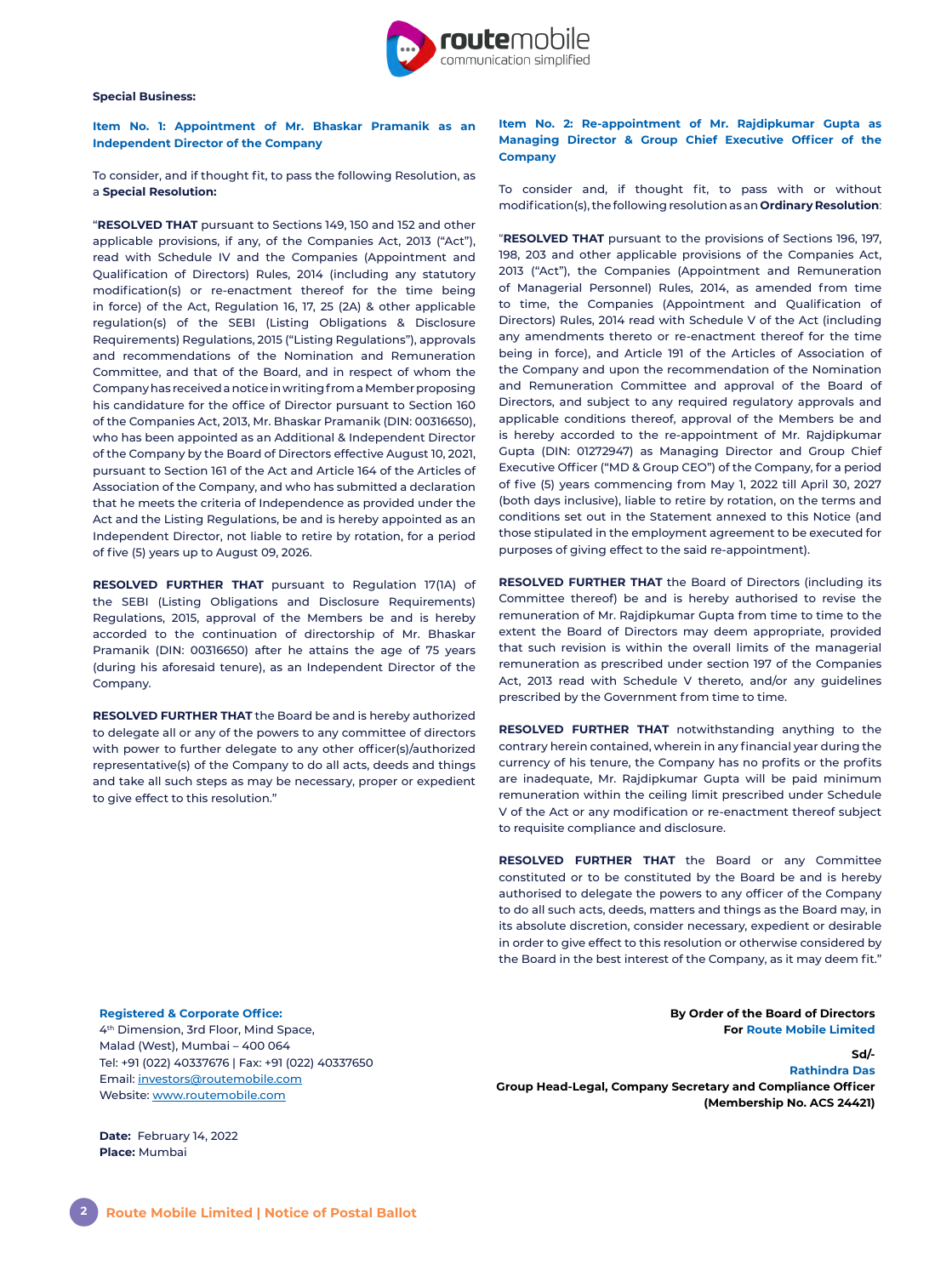

#### **Notes:**

- 1. The relevant explanatory statement pursuant to the provisions of Section 102(1) of the Companies Act, 2013 ("the Act"), Secretarial Standard on General Meetings (SS-2), and the Securities and Exchange Board of India (Listing Obligations and Disclosure Requirements) Regulations, 2015, ("Listing Regulations") wherever applicable, setting out the material facts and reasons, in respect of Item Nos. 1 to 2 of this postal ballot notice, is annexed herewith.
- 2. Due to the outbreak of Covid-19 pandemic, the Ministry of Corporate Affairs ("MCA") vide MCA Circulars, has permitted companies to conduct the postal ballot by sending the notice in electronic form only. Accordingly, physical copy of the postal ballot notice along with postal ballot form and pre-paid business reply envelope will not be sent to the members for this postal ballot. The communication of the assent or dissent of the members would take place through the process of remote e-voting only.
- 3. In compliance with the provisions of Sections 108 and 110 of the Act and Rules 20 and 22 of the Companies (Management and Administration) Rules, 2014 ("Rules"), Regulation 44 of the SEBI Listing Regulations, the Company is pleased to provide facility of remote e-voting, to enable its members to cast their votes electronically in respect of the resolutions as set out in this postal ballot notice ('remote e-voting'). The Company has engaged the services of NSDL to provide e-voting facility to its Members.
- 4. In conformity with the regulatory requirements, the Postal Ballot Notice is being sent only through electronic mode to those Members whose names appear in the Register of Members of the Company or in the list of Beneficial Owners maintained by the Depositories as on **Tuesday, February 15, 2022 ("Cut-off Date")**, and who have registered their e-mail addresses with the Company or with the Depositories. Members may note that this Notice will also be available on the Company's website at<http://www.routemobile.com> and on the website of NSDL at [www.evoting.nsdl.com.](http://www.evoting.nsdl.com)
- 5. Voting rights will be reckoned on the paid-up value of shares registered in the names of the Members on Tuesday, February 15, 2022 ("Cut-off Date"). Only those Members whose names are recorded in the Register of Members of the Company or in the Register of Beneficial Owners maintained by the Depositories as on the Cut-off Date will be entitled to cast their votes. The Resolutions, if passed by requisite majority, will be deemed to be passed on the last date specified for remote e-voting i.e. Wednesday, March 23, 2022. All the members of the Company as on the Cut-off Date shall be entitled to vote in accordance with the process specified in this Notice. Any person who is not a member on the Cut-off Date shall treat this notice for information purpose only.
- 6. Members can vote on the Resolutions only through remote e-voting. Remote e-voting will commence at 9:00 A.M. (IST) on Tuesday, February 22, 2022 and will end at 5:00 P.M. (IST) on Wednesday, March 23, 2022. During this period, Members holding shares either in physical form or in dematerialized form, as on Tuesday, February 15, 2022, i.e. Cut-off Date, may cast their vote electronically. The e-voting module shall be disabled by NSDL for voting thereafter. Once the vote

on a resolution is cast by the Member, he/she shall not be allowed to change it subsequently or cast vote again.

- 7. The Company hereby requests all its members to register/ update their email addresses, if not yet registered/updated, to promote green initiative and to enable the Company to provide all communications to the members through email. To facilitate Members to receive the Postal Ballot Notice electronically and cast their vote electronically, the Company has made special arrangements with KFintech for registration of e-mail addresses in terms of the MCA Circulars. Advertisements published in the newspapers on February 11, 2022 is also available on the company's website at [https://routemobile.com/wp-content/uploads/2022/02/](https://routemobile.com/wp-content/uploads/2022/02/General-Communication-for-registering-of-e-mail-ids-by-Shareholders-February-11-2022.pdf) [General-Communication-for-registering-of-e-mail-ids](https://routemobile.com/wp-content/uploads/2022/02/General-Communication-for-registering-of-e-mail-ids-by-Shareholders-February-11-2022.pdf)[by-Shareholders-February-11-2022.pdf](https://routemobile.com/wp-content/uploads/2022/02/General-Communication-for-registering-of-e-mail-ids-by-Shareholders-February-11-2022.pdf). Eligible Members are required to provide their e-mail address to KFintech [\(einward.ris@kfintech.com](mailto:einward.ris%40kfintech.com?subject=)) before 5:00 P.M. (IST) on March 14, 2022, pursuant to which any Member may receive on the e-mail address provided by the Member, the Notice and the procedure for remote e-voting. Members holding shares of the Company in electronic form can verify/update their email address and mobile number with their respective DPs.
- 8. The Board of Directors has appointed Mr. Himanshu S. Kamdar (Membership No. FCS 5171, Certificate of Practice No.: 3030), of M/s Rathi & Associates, Practicing Company Secretaries, as the 'Scrutinizer' to scrutinize the Postal Ballot process in a fair and transparent manner. The Scrutinizer's decision on the validity of e-voting will be final.
- 9. All the documents referred to in this Notice and Explanatory Statement will be available for inspection by the Members between 11.00 A.M. and 1.00 P.M. on all working days, except Saturdays & Sundays, from the date hereof until the last date of remote e-Voting. Members seeking to inspect such documents can send a request over an e-mail to [investors@](mailto:%20investors%40routemobile.com?subject=) [routemobile.com.](mailto:%20investors%40routemobile.com?subject=)

# **10. Information and instructions for remote e-voting ('Remote E-Voting')**

In terms of the Circular No. SEBI/HO/CFD/CMD/ CIR/P/2020/242 issued by the Securities and Exchange Board of India dated December 9, 2020, on "e-voting facility provided by Listed Companies", e-voting process has been enabled to all the individual Demat account holders, by way of single login credential, through their Demat accounts/websites of Depository Participants (DPs) in order to increase the efficiency of the voting process. Individual Demat account holders would be able to cast their vote without having to register again with the e-voting service provider ("ESP") thereby not only facilitating seamless authentication but also ease and convenience of participating in e-voting process. Members are advised to update their mobile number and e-mail ID with their DPs in order to access e-voting facility.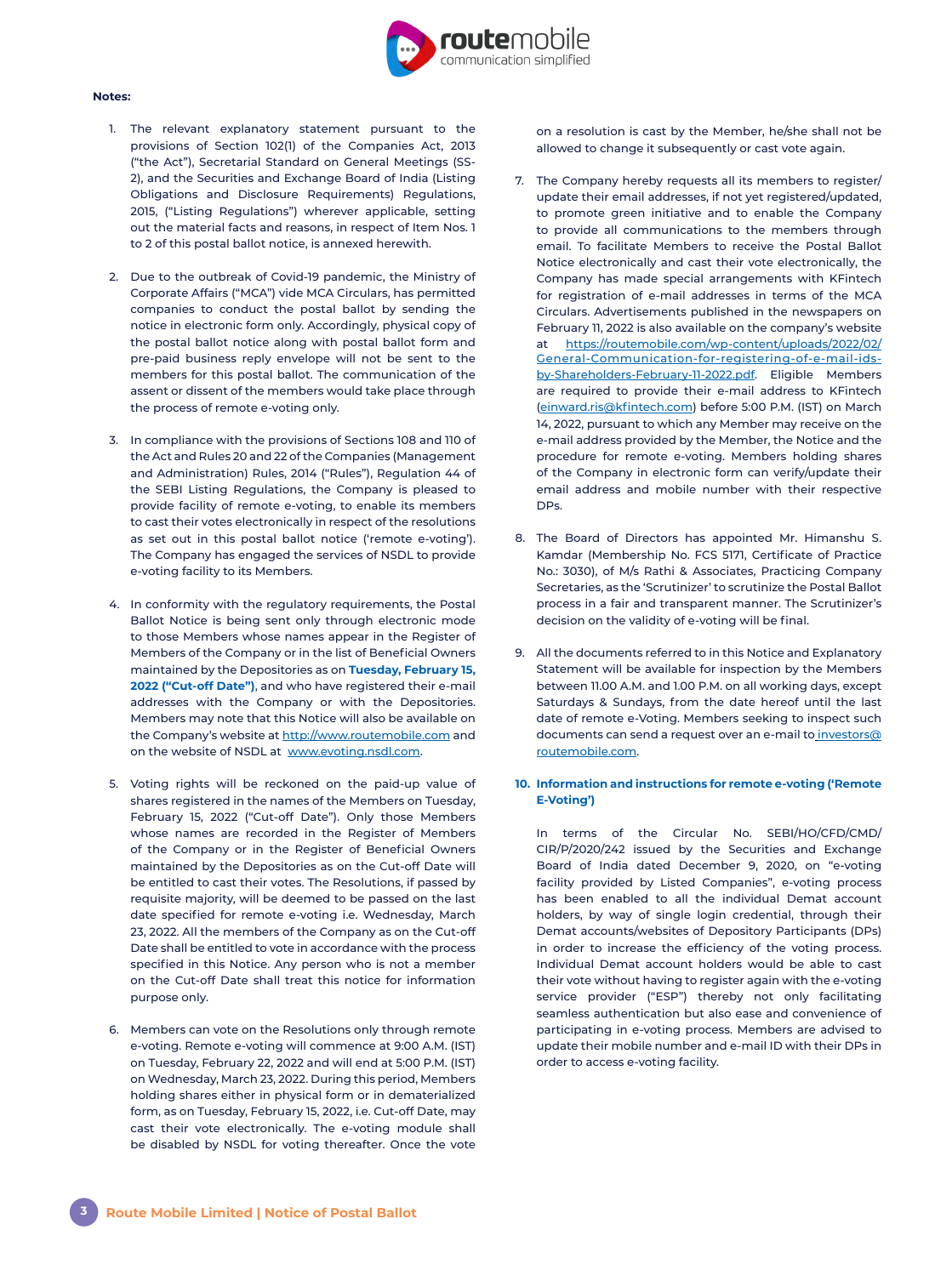

# **A. Remote e-voting by individual members holding shares in dematerialised ('DEMAT') form:**

| <b>Type of Members</b>                                        | Log-in Method                                                                                                                                                                                                                                                                                                                                                                                                                                                                                                                                                                                                                                                                                                                                                          |  |
|---------------------------------------------------------------|------------------------------------------------------------------------------------------------------------------------------------------------------------------------------------------------------------------------------------------------------------------------------------------------------------------------------------------------------------------------------------------------------------------------------------------------------------------------------------------------------------------------------------------------------------------------------------------------------------------------------------------------------------------------------------------------------------------------------------------------------------------------|--|
| For Members who hold shares in<br><b>Demat mode with NSDL</b> | User already registered for IDeAS facility:<br>1.<br>I. Go to URL: https://eservices.nsdl.com<br>II. Click on the "Beneficial Owner" icon under 'IDeAS' section.<br>III. On the new page, enter existing User ID and Password. Post successful authentication,<br>click on "Access to e-Voting"<br>IV. Click on Company name or e-Voting service provider and you will be re-directed to<br>e-Voting service provider website for casting the vote during the remote e-Voting                                                                                                                                                                                                                                                                                          |  |
|                                                               | period.                                                                                                                                                                                                                                                                                                                                                                                                                                                                                                                                                                                                                                                                                                                                                                |  |
|                                                               | 2. User not registered for IDeAS e-Services                                                                                                                                                                                                                                                                                                                                                                                                                                                                                                                                                                                                                                                                                                                            |  |
|                                                               | I. To register click on link: https://eservices.nsdl.com (Select "Register Online for IDeAS<br>Portal") or click at https://eservices.nsdl.com/SecureWeb/IdeasDirectReg.jsp<br>II. Proceed with completing the required fields.                                                                                                                                                                                                                                                                                                                                                                                                                                                                                                                                        |  |
|                                                               | 3. First Time Users: By visiting the e-Voting website of CDSL:                                                                                                                                                                                                                                                                                                                                                                                                                                                                                                                                                                                                                                                                                                         |  |
|                                                               | I. Go to URL: https://www.evoting.nsdl.com/<br>II. Click on the icon "Login" which is available under 'Shareholder/Member' section.<br>III. Enter User ID (i.e. 16-digit demat account number held with NSDL), Password/OTP and<br>a Verification Code as shown on the screen.<br>IV. Post successful authentication, you will be redirected to NSDL Depository site wherein<br>you can see e-Voting page.<br>V. Click on company name or e-Voting service provider name and you will be redirected<br>to e-Voting service provider website for casting your vote during the remote e-Voting<br>period.<br>4. Shareholders/Members can also download NSDL Mobile App "NSDL Speede" facility by<br>scanning the QR code mentioned below for seamless voting experience. |  |
|                                                               |                                                                                                                                                                                                                                                                                                                                                                                                                                                                                                                                                                                                                                                                                                                                                                        |  |
|                                                               | <b>NSDL Mobile App is available on</b><br><b>App Store</b><br>Google Play                                                                                                                                                                                                                                                                                                                                                                                                                                                                                                                                                                                                                                                                                              |  |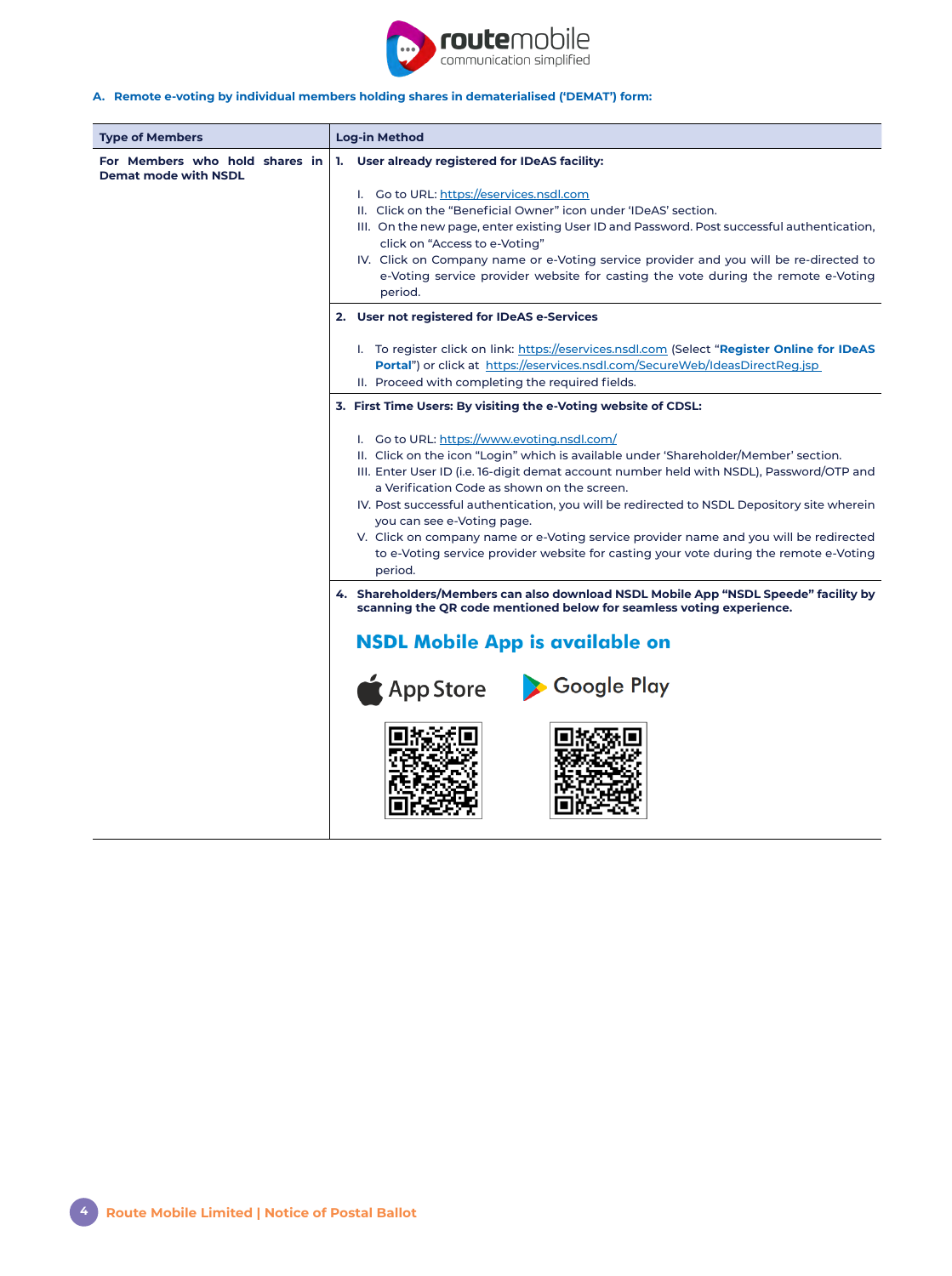

| For Members who hold shares in<br><b>Demat mode with CDSL</b> | 1. | Existing user who have opted for Easi / Easiest                                                                                                                                                                                                                                                                                                                                                                                                                                                                                                                                                                                                       |
|---------------------------------------------------------------|----|-------------------------------------------------------------------------------------------------------------------------------------------------------------------------------------------------------------------------------------------------------------------------------------------------------------------------------------------------------------------------------------------------------------------------------------------------------------------------------------------------------------------------------------------------------------------------------------------------------------------------------------------------------|
|                                                               |    | I. Go to URL: https://web.cdslindia.com/myeasi/home/login<br><b>OR</b><br>URL: www.cdslindia.com<br>II. Click on New System Myeasi<br>III. Login with user id and password.<br>IV. Option will be made available to reach e-Voting page without any further authentication.<br>V. Click on Company name or e-Voting service provider name to cast your vote during the<br>remote e-Voting period.                                                                                                                                                                                                                                                     |
|                                                               |    | 2. User not registered for Easi/Easiest                                                                                                                                                                                                                                                                                                                                                                                                                                                                                                                                                                                                               |
|                                                               |    | I. Option to register is available at https://web.cdslindia.com/myeasi/Registration/<br>EasiRegistration<br>II. Proceed with completing the required fields                                                                                                                                                                                                                                                                                                                                                                                                                                                                                           |
|                                                               |    | 3. First Time Users: By visiting the e-Voting website of CDSL:                                                                                                                                                                                                                                                                                                                                                                                                                                                                                                                                                                                        |
|                                                               |    | I. Go to URL: www.cdslindia.com<br>II. Click on the icon "E-Voting"<br>III. Provide demat Account Number and PAN No.<br>IV. System will authenticate user by sending OTP on registered Mobile & Email as recorded<br>in the demat Account.<br>V. After successful authentication, user will be provided links for the respective ESP<br>where the e-Voting is in progress.<br>VI. Click on the Company name and you will be redirected to e-Voting service provider<br>website for casting your vote during the remote e-Voting period.                                                                                                               |
| Through Website (s) of the Depository<br>Participant(S)       |    | i) You can also login using the login credentials of your Demat account through your<br>Depository Participant registered with NSDL/CDSL for e-Voting facility.<br>ii) Upon login, you will be able to see e-Voting option. Once you click on e-Voting option,<br>you will be redirected to NSDL/CDSL Depository site after successful authentication,<br>wherein you can see e-Voting feature.<br>iii) Click on Company name or e-Voting service provider name and you will be redirected<br>to e-Voting service provider website for casting your vote during the remote e-Voting<br>period or joining virtual meeting & voting during the meeting. |

Members who are unable to retrieve their user ID or password are advised to use Forgot User ID / Forgot Password option(s) available on the websites of the respective Depositories / Depository Participants.

| Helpdesk for individual shareholders holding securities in demat mode for any technical issues related to login through<br>depository i.e. NSDL and CDSL: |                                                                                              |  |
|-----------------------------------------------------------------------------------------------------------------------------------------------------------|----------------------------------------------------------------------------------------------|--|
| Individual shareholders holding                                                                                                                           | Please contact NSDL helpdesk by sending a request at evoting@nsdl co.in or call at Toll free |  |
| securities in demat mode with NSDL                                                                                                                        | no.: 1800 1020 990 or 1800 22 44 30.                                                         |  |
| Individual shareholders holding                                                                                                                           | Please contact CDSL helpdesk by sending a request at helpdesk.evoting@cdslindia.com or       |  |
| securities in demat mode with CDSL                                                                                                                        | contact at 022 - 23058738 or 022 - 23058542 - 43                                             |  |

**Important note:** Members who are unable to retrieve User ID / Password are advised to use "Forgot User ID" and "Forgot Password" option available on the above-mentioned website.

**B. Login Method for shareholders other than Individual shareholders holding securities in demat mode and shareholders holding securities in physical (certificate) mode.**

#### **Step 1: How to Log-in to NSDL e-Voting website?**

- (a) Visit the e-Voting website of NSDL. Open web browser by typing the following URL: https://www.evoting.nsdl.com/ either on a Personal Computer or on a mobile.
- (b) Once the home page of e-Voting system is launched, click on the icon **"Login"** which is available under **'Shareholder/ Member'** section.

(c) A new screen will open. You will have to enter your User ID, your Password/OTP and a Verification Code as shown on the screen.

Alternatively, if you are registered for NSDL eservices i.e. IDEAS, you can log-in at <https://eservices.nsdl.com/> with your existing IDEAS login. Once you log-in to NSDL eservices after using your log-in credentials, click on e-Voting and you can proceed to Step 2 i.e. Cast your vote electronically.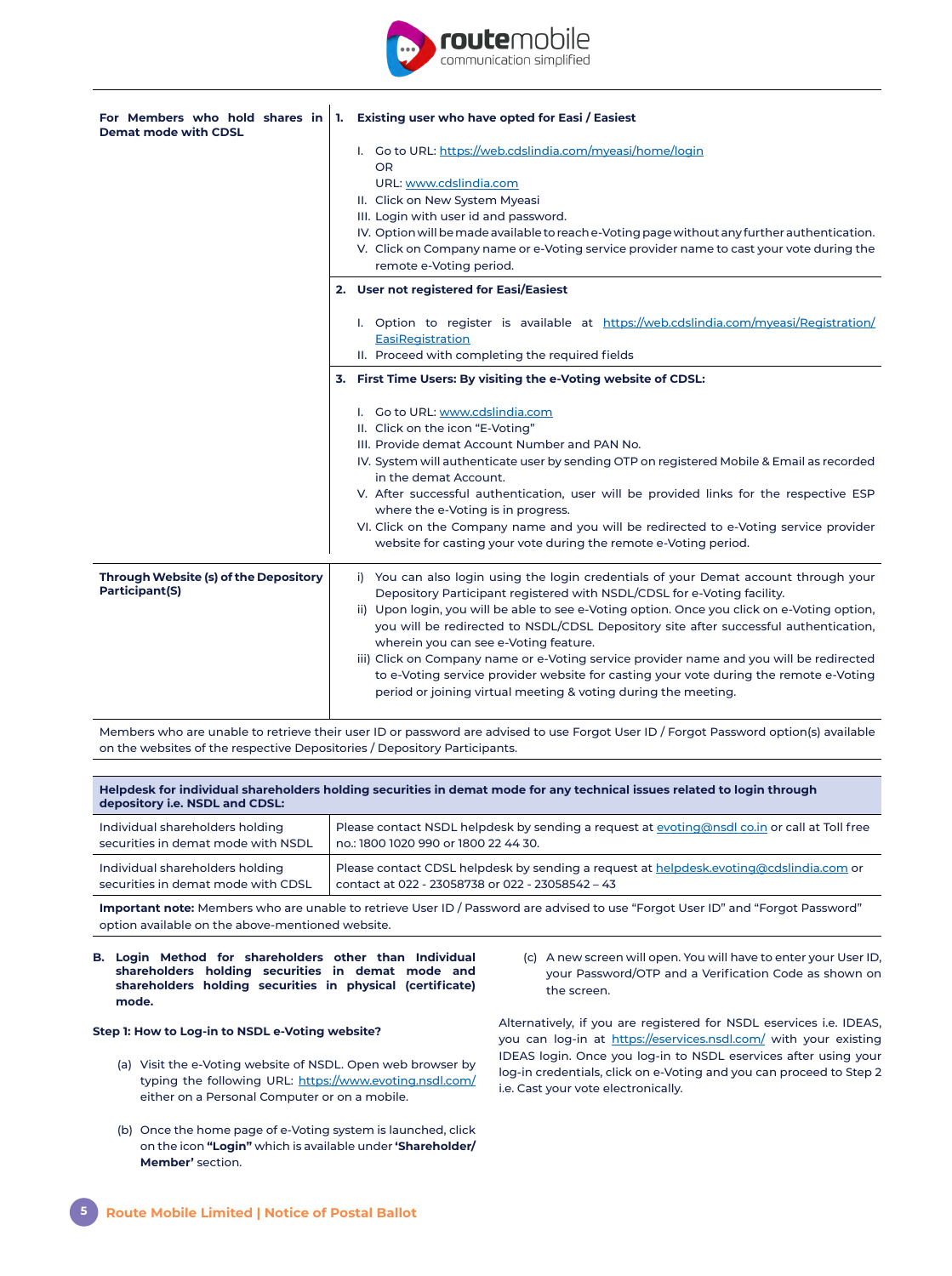

#### **(d) Your User ID details are given below:**

| Manner of holding shares i.e. Demat<br>(NSDL or CDSL) or Physical | Your User ID is:                                                                                          |
|-------------------------------------------------------------------|-----------------------------------------------------------------------------------------------------------|
| a) For Members who hold shares in                                 | 8 Character DP ID followed by 8 Digit Client ID                                                           |
| demat account with NSDL.                                          | For example if your DP ID is IN300*** and Client ID is 12****** then your user ID is<br>IN300***12******. |
| b) For Members who hold shares in                                 | 16 Digit Beneficiary ID                                                                                   |
| demat account with CDSL.                                          | For example if your Beneficiary ID is 12************** then your user ID is 12**************              |
| c) For Members holding shares in<br>Physical Form.                | EVEN Number followed by Folio Number registered with the company                                          |
|                                                                   | For example if folio number is 001*** and EVEN is 118881 then user ID is 118881001***                     |

## **(e) Password details for shareholders other than Individual shareholders are given below:**

- (1) If you are already registered for e-Voting, then you can user your existing password to login and cast your vote.
- (2) If you are using NSDL e-Voting system for the first time, you will need to retrieve the 'initial password' which was communicated to you. Once you retrieve your 'initial password', you need to enter the 'initial password' and the system will force you to change your password.

### **(3) How to retrieve your 'initial password'?**

- (a) If your email ID is registered in your demat account or with the company, your 'initial password' is communicated to you on your email ID. Trace the email sent to you from NSDL from your mailbox. Open the email and open the attachment i.e. a .pdf file. Open the .pdf file. The password to open the .pdf file is your 8 digit client ID for NSDL account, last 8 digits of client ID for CDSL account or folio number for shares held in physical form. The .pdf file contains your 'User ID' and your 'initial password'.
- (b) If your email ID is not registered, please follow steps mentioned in Notice process for those shareholders whose email ids are not registered
- (f) If you are unable to retrieve or have not received the "Initial password" or have forgotten your password:
	- (1) Click on "Forgot User Details/Password?" (If you are holding shares in your demat account with NSDL or CDSL) option available on [www.evoting.nsdl.com.](http://www.evoting.nsdl.com)
	- (2) Click on "Physical User Reset Password?" (If you are holding shares in physical mode) option available on [www.evoting.nsdl.com.](http://www.evoting.nsdl.com)
	- (3) If you are still unable to get the password by aforesaid two options, you can send a request at [evoting@nsdl.co.in](mailto:evoting%40nsdl.co.in?subject=) mentioning your demat account number/folio number, your PAN, your name and your registered address etc.
	- (4) Members can also use the OTP (One Time Password) based login for casting the votes on the e-Voting system of NSDL.
- (g) After entering your password, tick on Agree to **"Terms and Conditions"** by selecting on the check box.
- (h) Now, you will have to click on **"Login"** button.

(i) After you click on the **"Login"** button, Home page of e-voting will open.

**Step 2: How to cast your vote electronically on NSDL e-voting system?**

- 1. After successful login at Step 1, you will be able to see all the companies "EVEN" in which you are holding shares and whose voting cycle is in active status.
- 2. Select "EVEN 119357" of ROUTE MOBILE LIMITED for which you wish to cast your vote during the remote e-Voting period.
- 3. Now you are ready for e-Voting as the Voting page opens.
- 4. Cast your vote by selecting appropriate options i.e. assent or dissent, verify/modify the number of shares for which you wish to cast your vote and click on "**Submit**" and also "**Confirm**" when prompted.
- 5. Upon confirmation, the message "**Vote cast successfully**" will be displayed.
- 6. You can also take the printout of the votes cast by you by clicking on the print option on the confirmation page.
- 7. Once you confirm your vote on the resolution, you will not be allowed to modify your vote.

#### **Process for those shareholders whose email ids are not registered with the depositories for procuring user id and password and registration of email ids for e-voting for the resolutions set out in this notice:**

- 1. In case shares are held in physical mode please provide Folio No., Name of shareholder, scanned copy of the share certificate (front and back), PAN (self-attested scanned copy of PAN card) by email to [einward.ris@kfintech.com](mailto:einward.ris%40kfintech.com?subject=) or [investors@](mailto:investors%40routemobile.com?subject=) [routemobile.com.](mailto:investors%40routemobile.com?subject=)
- 2. In case shares are held in demat mode, please provide DPID-CLID (16 digit DPID + CLID or 16 digit beneficiary ID), Name, client master or copy of Consolidated Account statement, PAN (self-attested scanned copy of PAN card), AADHAR (selfattested scanned copy of Aadhar Card) to [evoting@nsdl.](mailto:evoting%40nsdl.co.in?subject=) [co.in](mailto:evoting%40nsdl.co.in?subject=). If you are an Individual shareholder holding securities in demat mode, you are requested to refer to the login method explained at 10-A i.e. Login method for e-Voting for Individual shareholders holding securities in demat mode.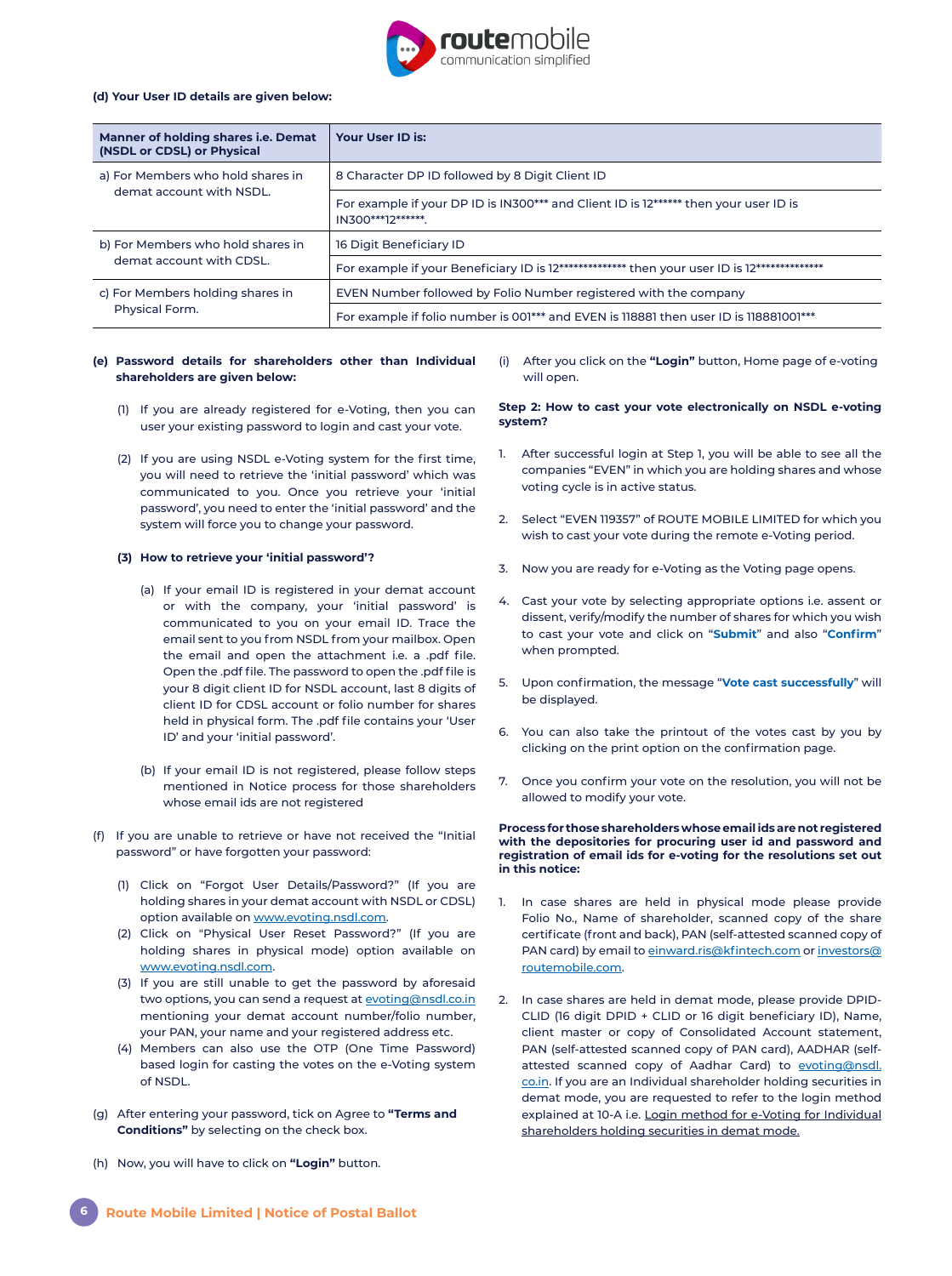

- 3. Alternatively, shareholder/members may send a request to [evoting@nsdl.co.in](mailto:evoting%40nsdl.co.in?subject=) for procuring user id and password for e-voting by providing above mentioned documents.
- 4. In terms of SEBI circular dated December 9, 2020 on e-Voting facility provided by Listed Companies, Individual shareholders holding securities in demat mode are allowed to vote through their demat account maintained with Depositories and Depository Participants. Shareholders are required to update their mobile number and email ID correctly in their demat account in order to access e-Voting facility.

#### **General Guidelines for Members:**

- 1. Institutional shareholders and Trusts (i.e. other than individuals, HUF, NRI etc.) are required to send scanned copy (PDF/JPG format) of the relevant Board Resolution/Authority letter etc. with the attested specimen signature of the duly authorized signatory(ies) who are authorized to vote, to the Scrutinizer by e-mail to [hsk@rathiandassociates.com](mailto:hsk%40rathiandassociates.com?subject=) with a copy marked to [evoting@nsdl.co.in.](mailto:evoting%40nsdl.co.in?subject=)
- 2. It is strongly recommended not to share your password with any other person and take utmost care to keep your password confidential. Login to the e-voting website will be disabled upon five unsuccessful attempts to key in the correct password. In such an event, you will need to go through the "Forgot User Details/Password?" or "Physical User Reset Password?" option available on [www.evoting.nsdl.com](http://www.evoting.nsdl.com) to reset the password.
- 3. In case of any queries, you may refer the Frequently Asked Questions (FAQs) for Shareholders and e-voting user manual for Shareholders available at the download section of www. evoting.nsdl.com or call on toll free no.: 1800 1020 990 and 1800 22 44 30 or send a request at [evoting@nsdl.co.in](mailto:evoting%40nsdl.co.in?subject=).
- 4. The Scrutinizer shall, after conclusion of remote e-voting submit his report to the Chairman of the Company. The result of the postal ballot will be declared by the Chairman of the Board or the Company Secretary, duly authorized by the Chairman, in this regard, within two working days of conclusion of remote e-voting process i.e. on or before March 25, 2022 and will be communicated to the Stock Exchanges viz. the National Stock Exchange of India Limited and the BSE Limited where the shares of the Company are listed. Additionally, the results will also be uploaded on the Company's website at [www.routemobile.com](http://www.routemobile.com) and on the website of National Securities Depository Limited (NSDL) [www.evoting.nsdl.com.](http://www.evoting.nsdl.com) The said results will also be displayed on the notice board of the Company at the Registered Office of the Company.
- 5. Members may contact the Company or NSDL for conveying queries / grievances, if any, relating to the conduct of the postal ballot, at the following address:

| <b>Route Mobile Limited</b>                                   | <b>National Securities Depository Limited</b>                            |
|---------------------------------------------------------------|--------------------------------------------------------------------------|
| CIN: L72900MH2004PLC146323                                    | <b>Address:</b> Trade World, "A" Wing, 4th Floor, Kamala Mills Compound, |
| Registered & Corporate Office: 4th Dimension, 3rd Floor, Mind | Senapati Bapat Marg, Lower Parel, Mumbai-400013                          |
| Space, Malad (West), Mumbai - 400 064                         | Email ID: evoting@nsdl.co.in                                             |
| Tel: +91-22-40337676                                          | Toll-free Nos.: 1800-1020-990 and 1800-22-430.                           |
| Fax: $+91-22-40337650$                                        | Contact Person: Mr. Sagar Ghosalkar, Asst. Manager                       |
| <b>Email:</b> investors@routemobile.com                       |                                                                          |
| <b>Website:</b> www.routemobile.com                           |                                                                          |
| Contact Person: Rathindra Das.                                |                                                                          |
| Group Head-Legal, Company Secretary & Compliance Officer      |                                                                          |

**By Order of the Board of Directors For Route Mobile Limited**

**Sd/-**

#### **Rathindra Das**

**Group Head-Legal, Company Secretary and Compliance Officer (Membership No. ACS 24421)**

**Date:** February 14, 2022 **Place:** Mumbai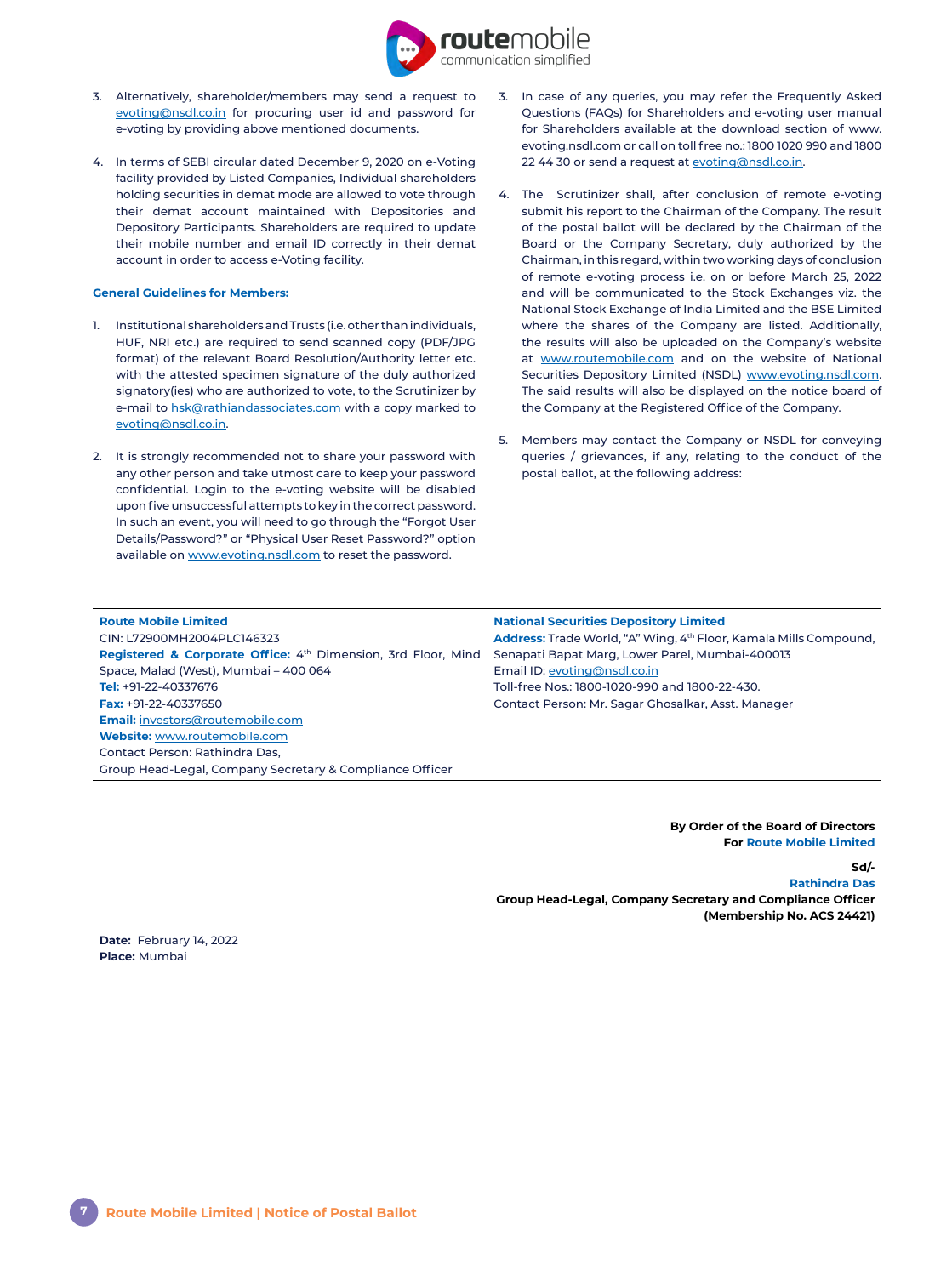

# **EXPLANATORY STATEMENT**

As required by section 102 of the Companies Act, 2013, the following explanatory statement sets out all material facts relating to the special businesses mentioned in the accompanying Notice:

### **Item No. 1**

The Board of Directors, based on the recommendation of the Nomination and Remuneration Committee and pursuant to the provisions of Sections 149, 150, 152 and 161(1) of the Companies Act 2013 ("Act") and Article 164 of the Articles of Association of the Company, had appointed Mr. Bhaskar Pramanik (DIN: 00316650) as Additional Director (Independent Director), w.e.f August 10, 2021, not being liable to retire by rotation, for a term of five (5) years up to August 9, 2026, subject to the approval of the Members.

In accordance with the provisions of Section 149 read with Schedule IV to the Act, appointment of Independent Directors requires approval of the members of the Company. Further, Regulation 25 (2A) of the SEBI (Listing Obligations and Disclosure Requirements) (Third Amendment) Regulations, 2021 ("Listing Regulations"), effective January 1, 2022, provides that the appointment of an independent director of a listed entity, shall be subject to the approval of shareholders/members by way of a special resolution, including further Regulation 17(1C) of the ibid provides that approval of shareholders for appointment of a person on the Board of Directors should be taken at the next general meeting or within a time period of three months from the date of appointment, whichever is earlier. Additionally, Regulation 17 (1A) of the ibid also provides that no listed entity shall appoint a person or continue the directorship of any person as a nonexecutive director who has attained the age of seventy-five years unless a special resolution is passed to that effect, in which case the explanatory statement annexed to the notice for such motion shall indicate the justification for appointing such a person. Mr. Pramanik would attain the age of 75 years during his tenure. Mr. Pramanik brings independent judgement on the Board of the Company and his continued association will be valuable for the Company. With his expertise, skills and knowledge, particularly in the field of technology, software, leadership experience in large multinational companies etc. Mr. Pramanik's appointment and continuation would be a key addition at the Board level.

The Company has received from Mr. Pramanik, all statutory disclosures/declarations including: (i) consent in writing to act as director in Form DIR-2, pursuant to Rule 8 of the Companies (Appointment & Qualification of Directors) Rules, 2014 (the "Appointment Rules"), (ii) intimation in Form DIR-8 in terms of the Appointment Rules to the effect that he is not disqualified under sub-section (2) of Section 164 of the Act, and (iii) a declaration to the effect that he meets the criteria of independence as provided in sub-section (6) of Section 149 of the Act and Regulation 16(1)(b) of the Listing Regulations. The Company has also received a notice under Section 160 of the Companies Act, 2013 from a member, intending to nominate Mr. Bhaskar Pramanik to the office of Independent Director. In line with the Company's remuneration policy for Independent Directors, Mr. Bhaskar Pramanik will be entitled to receive remuneration by way of sitting fees as approved by the Board of Directors & reimbursement of expenses for participation in the Board meetings [including Committee(s)]. No Commission is proposed to paid to Mr. Bhaskar Pramanik. This item seeks the approval of Members for the appointment of Mr. Bhaskar Pramanik as an Independent Director of the Company w.e.f August 10, 2021, not being liable to retire by rotation, for a term of five (5) years up to August 9, 2026 pursuant to Sections 149, 150, 152 and other applicable provisions of the Act and the Rules made thereunder (including any statutory modification(s) or reenactment(s) thereof) by way of special resolution.

Mr. Bhaskar Pramanik is an accomplished management leader and professional from the Technology Industry. He has held National and Global Leadership positions in leading Multinational Technology Companies. He has worked in India, Singapore, and the US. He was on the Executive Committee of NASSCOM, the National Committee of CII and AMCHAM. He recently retired from the Board of SBI, India's largest Bank. He retired as Chairman of Microsoft India in September 2017 after a successful 45 years career in the technology industry. Before this, he was the Managing Director of Oracle Corporation and Sun Microsystems in India. He was also the Global VP for Commercial Systems at Sun Microsystems Inc based out of Menlo Park, CA. He fulfils the conditions for independence specified in the Act, the Rules made thereunder and the Listing Regulations and such other laws / regulations for the time being in force. Considering Mr. Bhaskar Pramanik's experience of over many decades as a reputed and internationally experienced leader from the IT industry, his track record of implementing large business transformations coupled with his strong and proven leadership roles at large multinational companies, the Board of Directors is of the opinion that it would be in the best interest of the Company to appoint him as an Independent Director. Mr. Pramanik has attended all the board meetings held after his appointment.

Mr. Pramanik meets the following skills and capabilities required for the role as an Independent Director, as have been identified by the Board of Directors of the Company:

- a. Leadership in the domain of IT & ITeS Experience in leading large organisations, with an understanding of organisational systems and processes complex business and regulatory environment, strategic planning and risk management, understanding of emerging local and global trends and management of accountability and performance.
- b. Leadership roles in top management– As a C-suite executive leader, has experience in handling financial management of a large organisation along with an understanding of financial statements.

A copy of the draft letter for the appointment of Mr. Bhaskar Pramanik as an Independent Director setting out the terms and conditions is available for electronic inspection without any fee by the Members. Additional information (including a brief profile) in respect of Mr. Bhaskar Pramanik, pursuant to Regulation 36 of Listing Regulations and the Secretarial Standards on General Meetings (SS-2), is provided as **Annexure 1** to this Notice.

No director, key managerial personnel, or their relatives except Mr. Bhaskar Pramanik, to whom the resolution relates, is interested in or concerned with the resolution in Item No. 1. The Board of Directors based on the recommendation of the Nomination and Remuneration Committee considers the appointment of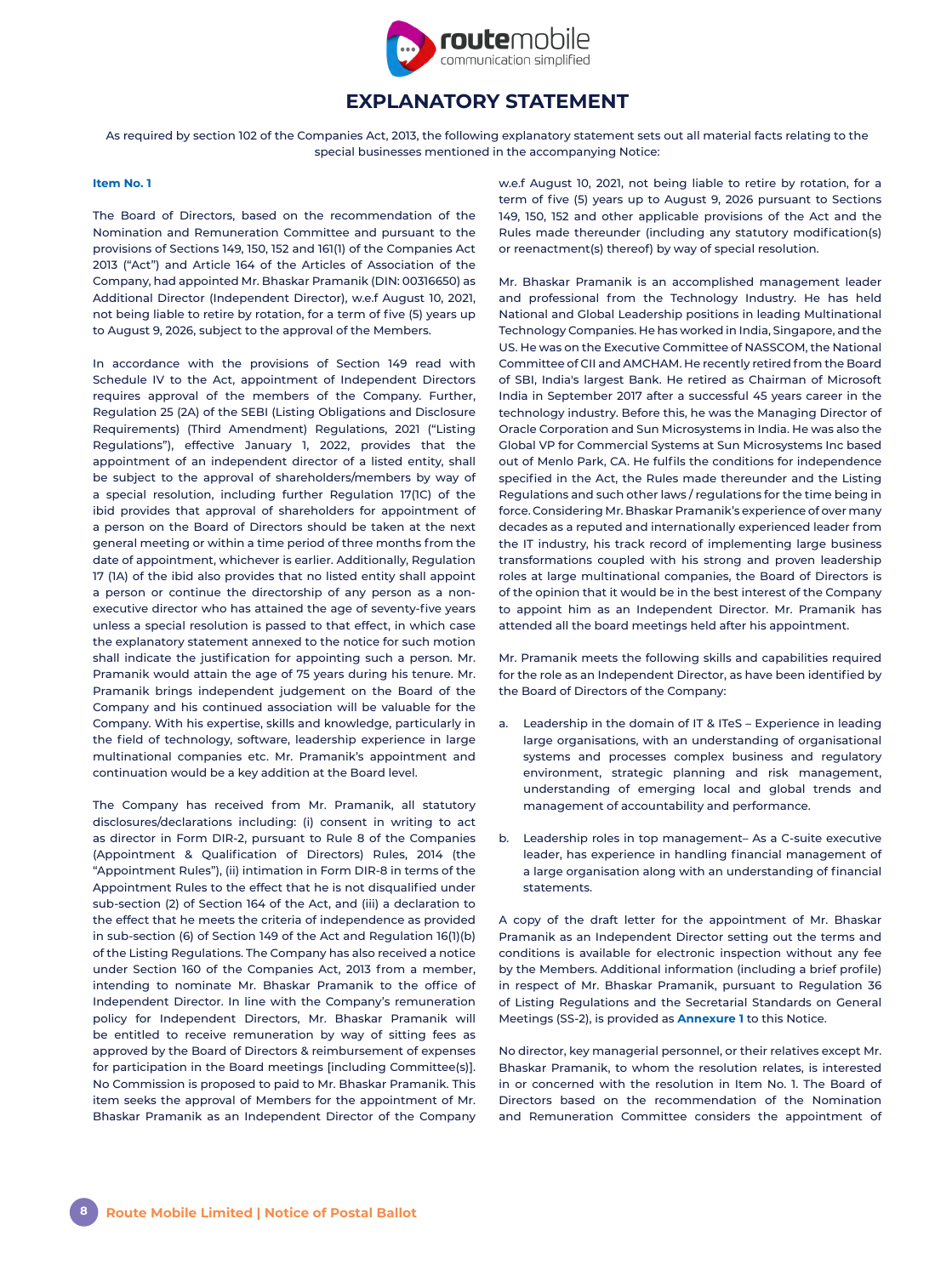

Mr. Bhaskar Pramanik as an Independent Director in the best interest of the Company and recommends the Special Resolution as set out in Item No. 1 for approval of the Members.

#### **Item No. 2**

Mr. Rajdipkumar Gupta was appointed as the MD & Group CEO of Route Mobile Limited ('Company'/'Route Mobile') by the Board of Directors at their meeting held on April 25, 2017, for a period of five (5) years effective May 1, 2017 till April 30, 2022, liable to retire by rotation, and the said appointment was approved by the members at the Extra-Ordinary General Meeting held on May 1, 2017. His last drawn remuneration in FY 2021-22 (for nine months period ended on December 31, 2021 was ₹ 1.15 crore, in accordance with section 197 read with section 198 of the Companies Act, 2013). Based on the recommendation of the Nomination and Remuneration Committee, the Board at their meeting held on January 27, 2022, approved the re-appointment (including the terms of remuneration) of Mr. Rajdipkumar Gupta as the MD & Group CEO of the Company, liable to retire by rotation, for a further period of five (5) years effective May 1, 2022 through April 30, 2027, subject to approval of the members. The Board, while re-appointing Mr. Gupta as the MD & Group CEO, considered his background, experience and contributions to the Company. The Company has received from Mr. Rajdipkumar Gupta, his consent to act as MD & Group CEO of the Company along with a declaration to the effect that he is not disqualified from being appointed as a Director in terms of Section 164(2) of the Companies Act, 2013 and has not been debarred or disqualified from being appointed or continuing as Director of a Company by the Securities and Exchange Board of India, Ministry of Corporate Affairs or any such other Statutory Authority. Mr. Gupta satisfies all the conditions set out in Part-I of Schedule V to the Act as also conditions set out under subsection (3) of Section 196 of the Act for being eligible for this appointment.

#### **Information about the appointee: brief resume**

Mr. Rajdipkumar Gupta is one of the Promoters of the Company and has been associated with the Company since inception notably as MD & Group CEO of Route Mobile from 2017 onwards. Over these years, Mr. Rajdipkumar Gupta has been instrumental in scripting the phenomenal growth and global success of the Company.

Mr. Rajdipkumar Gupta co-founded the Company in 2004 after quitting his job from Spectrum Networks (UK). He has more than 25 years of experience in the Software designing and development, Information technology, HTML & Javascript, and server pages programming. Mr. Gupta bootstrapped Route Mobile with a seed capital of ₹ 100,000 and over the next 16 years transformed Route Mobile into a transnational entity with operations spread across Asia Pacific, MENA, Africa, UK, US and LATAM with direct presence in more than 19 countries as on date. As Route Mobile's MD & Group CEO, Mr Gupta has led Route Mobile's strategic growth, defining and executing Route Mobile's roadmap to maintain momentum in home markets whilst strengthening its presence in other regions. In September, 2020, Mr. Gupta oversaw the successful maiden public offer of equity shares; The Company's IPO received an overwhelming response reflecting huge investor appetite for the issue. Mr. Gupta recently also led another round of successful fund raising through Company's maiden Qualified Institutional Placement ('QIP') to raise about ₹ 867 crore which saw participation from marque investors like Steadview Capital Mauritius Limited, RBC Asia Pacific Ex-Japan Equity Fund, HSBC Global Investment Funds, Societe Generale - ODI, Pinebridge

Global Funds. Just over a year of listing, Company's market capitalisation soared high backed by strong quarterly results and moved to 302 as per BSE (March 31, 2021) and 312 as per NSE publication of list of top 500 companies as on December 31, 2021.

Mr. Rajdipkumar Gupta's role in Route Mobile spanned many areas in India and overseas, including management & strategy, marketing & branding, technology stack building, and forging new partnerships. Mr. Gupta was actively involved in the Company's first overseas acquisition, 365squared Ltd., Malta in 2017 and was seconded there as the Director in 2017. He also led Company's recent key acquisitions in 2021-22 of Masivian S.A.S., which has its operations in Colombia and Peru and serves various customers across Latin America and M.R Messaging FZC as part of Company's business strategy focused around Europe and South Africa over the near term.

Under the leadership of Mr. Rajdipkumar Gupta, Route Mobile Limited has won several awards and accolades in recent times. These include, Gold award for being 'Best RCS Provider' at the 'Future Digital Awards' (2022), Telco Innovation awards hosted by Juniper Research (2022), 2 Gold awards in The Juniper Research Award for 'CPaaS Provider of the Year' & 'Best SMS Firewall' (2021), the only Asian company covered in Gartner's Market Guide for CPaaS, (2020), 'Best Governed Company' (Emerging Category - Unlisted Segment) at the 19th ICSI National Award for Corporate Governance (2020), 'Most Innovative Mobile Communication Solutions Provider by CV Magazine at the Technology Innovation Awards (2019) and 'Best Messaging Innovation - Consumer Solution' Award at The Messaging and SMS Global Awards (2019), among many others.

The terms of re-appointment and remuneration payable to Mr. Rajdipkumar Gupta as MD & Group CEO are as follows:

- (1) **Period:** For a period of five (5) years i.e., from May 1, 2022 to April 30, 2027.
- (2) **Nature of Duties:** The MD & Group CEO shall devote his whole time and attention to the business of the Company and perform such functions as may be entrusted to him by the Board from time to time including performing duties as assigned to MD & Group CEO from time to time by serving on the boards of such associated companies and/or subsidiaries or any other Executive body or any Committee of such Company.
- (3) **Remuneration comprising of salary, perquisites/ benefits, allowances, employer's contribution to PF etc. (payable on a monthly basis): shall be as follows:** 
	- (A) **Fixed Salary:** Not exceeding ₹ 2,40,00,000/- per annum; the increment, if any, during the subsequent years, shall not exceed 15% per annum of the Annual Fixed Cap of preceding financial year, subject adequacy of net profit as computed under section 198 of the Act.
	- (B) **Overall remuneration:** The aggregate of salary, allowances, perquisites and performance bonus in any one financial year shall not exceed the limits prescribed under Section 197, 198 and other applicable provisions of the Companies Act, 2013 read with Schedule V to the said Act or any modifications or re-enactment for the time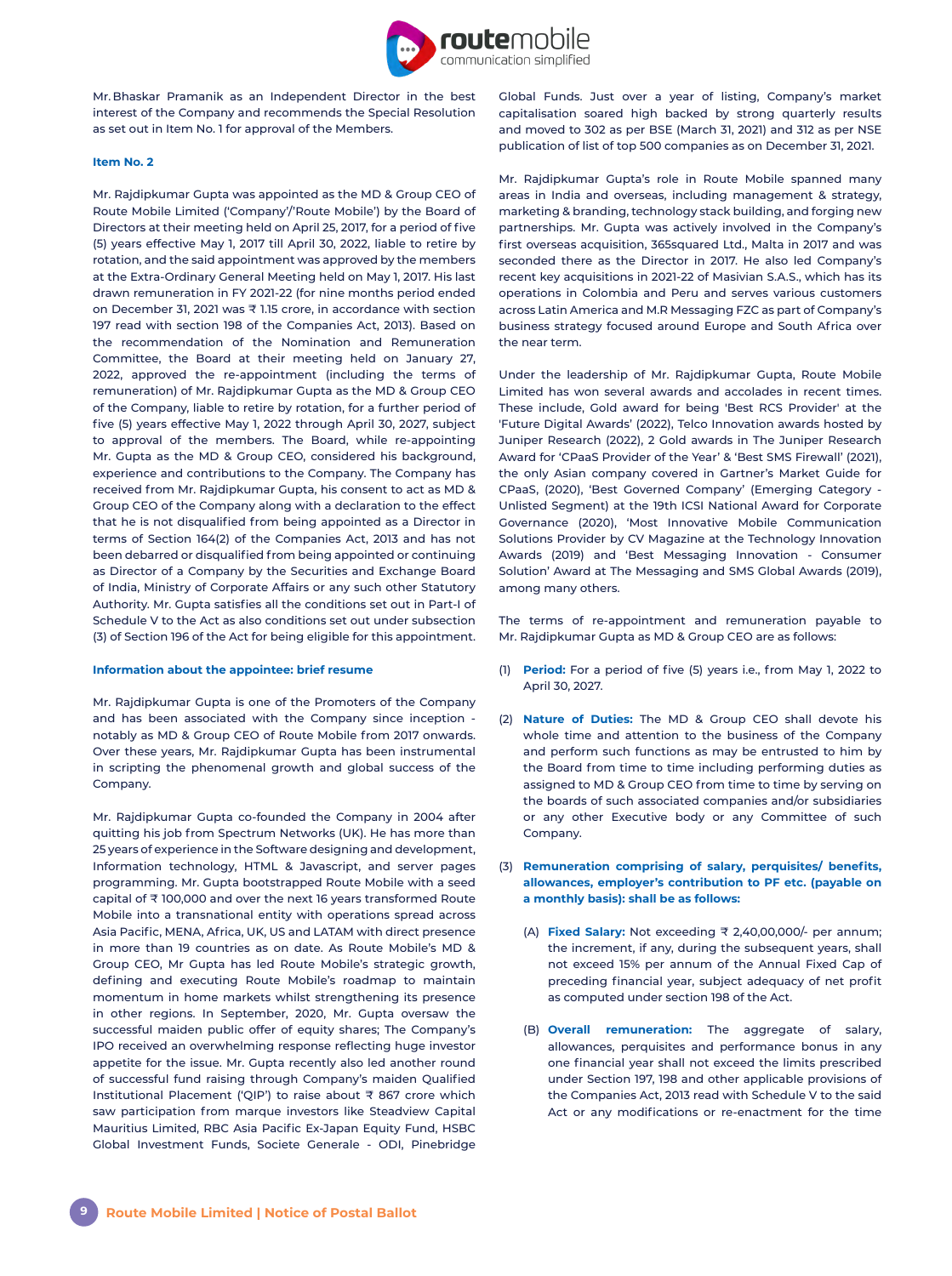

being in force. The remuneration proposed above is an enabling one and sets out the maximum amount that can be paid to Mr. Rajdipkumar Gupta in any year during his tenure i.e. from May 1, 2022 to April 30, 2027 with the approval of the Board. The Board may vary the terms of the re-appointment including employment agreement, designation, remuneration, and structure or re-structure salary components within the limits approved by the members and such variation shall not be treated as variation in the terms of appointment.

#### (C) **Perquisites/benefits**

- i) House rent allowance/accommodation: Rent-free residential accommodation (furnished or otherwise) the Company bearing the cost of repairs, maintenance, and utilities (e.g. gas, electricity and water charges) for the said accommodation; OR House Rent, House Maintenance and Utility Allowances. Expenditure incurred on gas, water, electricity shall be reimbursed at actuals.
- ii) Medical reimbursement: Reimbursement of medical expenses for self and family at actuals.
- iii) Insurance: Cover of Life Insurance Policy, Mediclaim Insurance Policy, Personal Accident Insurance Policy, Directors and Officers Insurance Policy and Liability Insurance Policy and contribution to Employee Deposit Linked Insurance Scheme as per the rules of the Company.
- iv) Leave: MD & Group CEO shall be entitled to leave in accordance with the Rules of the Company. Privilege Leave earned but not availed by him would be encashable in accordance with the Rules of the Company.
- v) Club Memberships: Reimbursement of membership fee for one club in India including admission and annual membership fee.
- vi) Conveyance facilities: The Company shall provide suitable vehicle (with driver provided) to the MD & Group CEO for official purposes. All the repairs, maintenance and running expenses including driver's salary shall be borne / reimbursed by the Company.

Subject to any statutory ceiling/s, the MD & Group CEO may be given any other allowances, perquisites, benefits and facilities as the NRC/Board of Directors from time to time may decide.

Explanation: Perquisites shall be evaluated as per Income Tax Rules, wherever applicable and in absence of any such rule, perquisites shall be evaluated at actual cost.

- (D) **Retiral Benefits:** Gratuity, leave encashment, and any other benefits as per policy(ies) of the Company or as may be approved by the Board from time to time.
- (E) **Amenities:** The Company shall provide telephone, mobile, internet and other communication facilities at the MD & Group CEO's residence. All the expenses incurred shall

be paid or reimbursed at actuals as per the rules of the Company.

(F) **Minimum Remuneration:** Notwithstanding anything to the contrary herein contained where in any financial year during the tenure of Mr. Rajdipkumar Gupta, the Company has no profits or its profits are inadequate, the Company shall pay to Mr. Rajdipkumar Gupta, MD & Group CEO, remuneration by way of salary, commission and perquisites as specified under Schedule V to the Act, as amended from time to time.

#### **(4) Other Terms of Appointment:**

- (a) Reimbursement of all legitimate cost, charges and expenses (including entertainment expenses) incurred while performing the duties. Such reimbursement will not form part of remuneration.
- (b) Income-Tax in respect of the above remuneration will be deducted at source as per the applicable Income Tax Laws / Rules.
- (c) Either of the Company or Mr. Rajdipkumar Gupta may terminate the appointment by giving: (a) 4 (four) months' notice if the Board has approved a successor who is ready to assume Mr. Rajdipkumar Gupta's role at the expiry of the said 4 months period; or (b) 6 months' notice in all other cases including where no such successor has been approved by the Board.
- (d) All Personnel Policies of the Company and the related rules which are applicable to other employees of the Company shall also be applicable to the MD & Group CEO unless specifically provided otherwise.
- (e) The terms and conditions of re-appointment of MD & Group CEO also include clauses pertaining to adherence to the Route Mobile Code of Conduct, protection and use of intellectual property, non-competition, non-solicitation post termination of agreement and maintenance of confidentiality.
- (5) **Employment Agreement:** The draft Employment Agreement setting out the further terms and conditions of the appointment to be executed between the Company and Mr. Rajdipkumar Gupta is available for inspection electronically. Members seeking inspection may send an email to [investors@](mailto:investors%40routemobile.com?subject=) [routemobile.com.](mailto:investors%40routemobile.com?subject=)

Profile of Mr. Rajdipkumar Gupta is available on the website of the Company at [www.routemobile.com](http://www.routemobile.com) in "**About Us**" section. Details as required under Regulations 36 of the SEBI Listing Regulations and the Secretarial Standard-2 ('SS-2') and other provisions of applicable laws are provided in **Annexure 1** to the explanatory statement.

Except Mr. Rajdipkumar Gupta and his relatives [including Mr. Sandipkumar Gupta (brother), Chairman, Non-Executive Non-Independent Director and Mr. Chandrakant Gupta, (father), Non-Executive Non-Independent Director], none of the directors or key managerial personnel of the Company and their relatives are concerned or interested, financially or otherwise, in the resolution as set out in Item No. 2.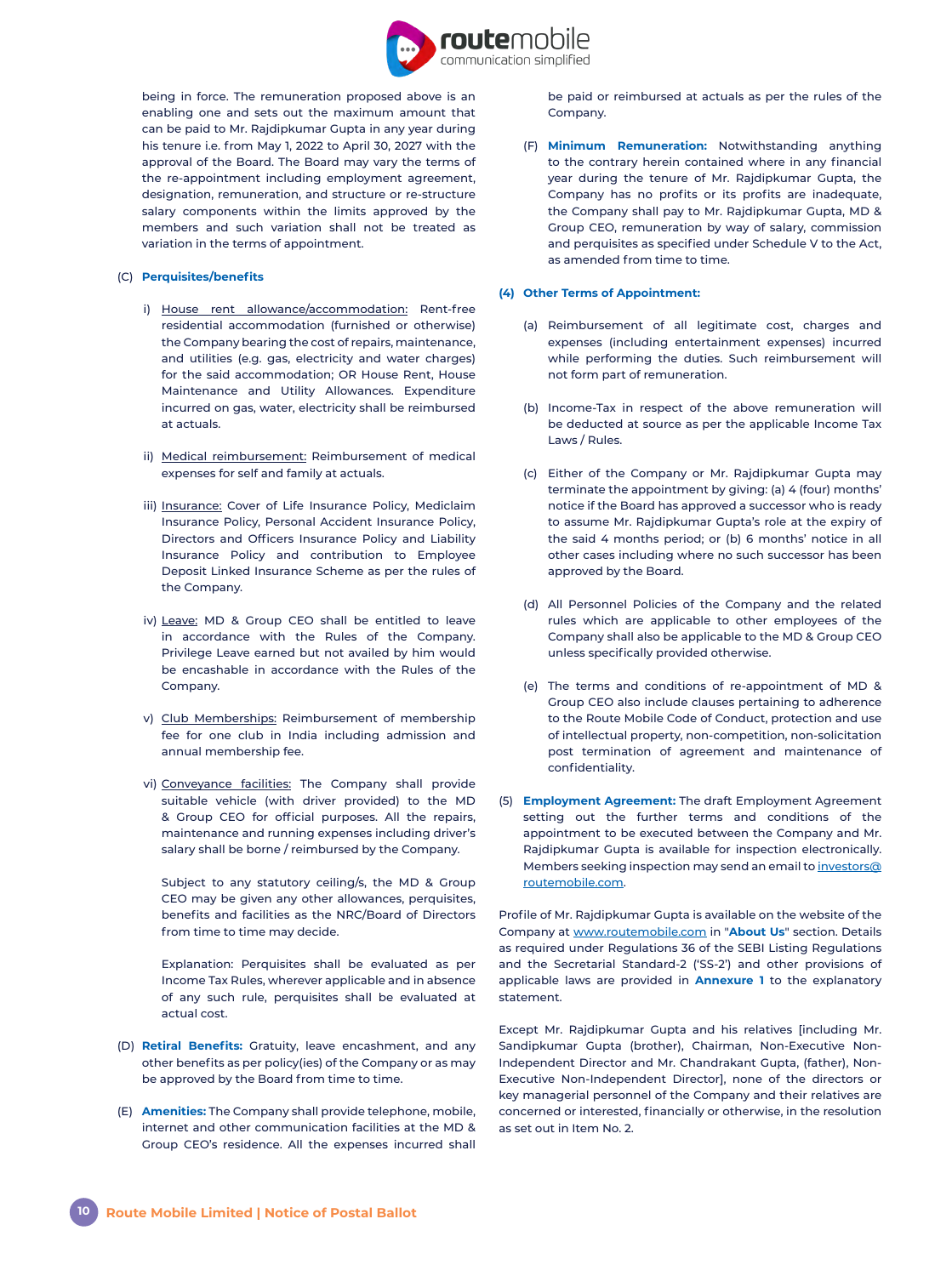

In compliance with the provisions of Section 196, 197, 203 and other applicable provisions of the Act, read with Schedule V to the Act as amended and based on the recommendation of the Nomination and Remuneration Committee, the Board recommends the

resolution proposing the re-appointment of Mr. Rajdipkumar Gupta as MD & Group CEO of the Company, as set out in Item No. 2, for approval of the Members as an Ordinary Resolution.

### **By Order of the Board of Directors For Route Mobile Limited**

**Sd/- Rathindra Das Group Head-Legal, Company Secretary and Compliance Officer** (Membership No. ACS 24421)

**Date:** February 14, 2022 **Place:** Mumbai

# **Registered & Corporate Office:**

4th Dimension, 3rd Floor, Mind Space, Malad (West), Mumbai – 400 064 Tel: +91 (022) 40337676 | Fax: +91 (022) 40337650 Email: [investors@routemobile.com](mailto:investors%40routemobile.com?subject=) Website: [www.routemobile.com](http://www.routemobile.com)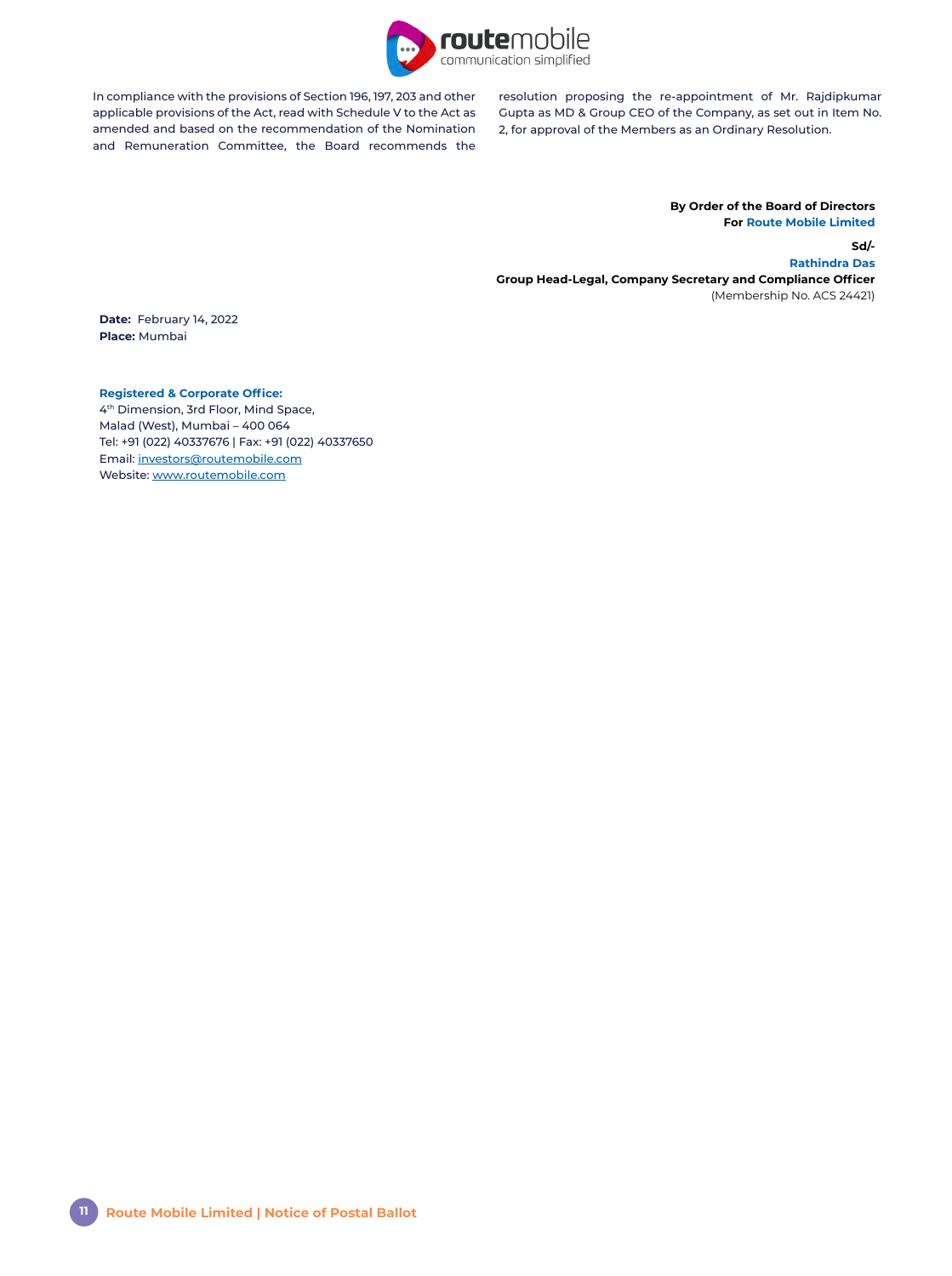

# **PROFILE OF DIRECTORS SEEKING APPOINTMENT / RE-APPOINTMENT**

[Pursuant to Regulation 36 of the SEBI (Listing Obligations and Disclosure Requirements) Regulations, 2015, and Secretarial Standard ('SS-2') issued by the ICSI]

| <b>Name of the Director</b>                                                               | Mr. Bhaskar Pramanik                                                                                                                                                                                                                                                                                                                                                                                                                                                                                                                                                                                    | Mr. Rajdipkumar Gupta                                                                                                                                                                                              |
|-------------------------------------------------------------------------------------------|---------------------------------------------------------------------------------------------------------------------------------------------------------------------------------------------------------------------------------------------------------------------------------------------------------------------------------------------------------------------------------------------------------------------------------------------------------------------------------------------------------------------------------------------------------------------------------------------------------|--------------------------------------------------------------------------------------------------------------------------------------------------------------------------------------------------------------------|
| <b>DIN</b>                                                                                | 00316650                                                                                                                                                                                                                                                                                                                                                                                                                                                                                                                                                                                                | 01272947                                                                                                                                                                                                           |
| Designation / Category of<br>Directorship                                                 | (Non-Executive) Independent                                                                                                                                                                                                                                                                                                                                                                                                                                                                                                                                                                             | Managing Director and Group Chief Executive<br>Officer                                                                                                                                                             |
| Age                                                                                       | 70 years                                                                                                                                                                                                                                                                                                                                                                                                                                                                                                                                                                                                | 46 years                                                                                                                                                                                                           |
| Date of first appointment on<br>the Board                                                 | August 10, 2021                                                                                                                                                                                                                                                                                                                                                                                                                                                                                                                                                                                         | May 15, 2004                                                                                                                                                                                                       |
| Qualification                                                                             | Bachelor of Technology (B.Tech.) in Electrical and<br>Electronics Engineering from Indian Institute<br>of Technology, Kanpur and has attended the<br>Advanced Marketing Management Program at<br><b>Stanford University.</b>                                                                                                                                                                                                                                                                                                                                                                            | Bachelor's degree in Science (Physics) & Master's<br>diploma in Software Engineering.                                                                                                                              |
| Expertise in specific functional<br>areas                                                 | Mr. Bhaskar Pramanik is an accomplished<br>management leader and professional from<br>the Technology Industry. He has held National<br>and Global Leadership positions in leading<br>Multinational Technology Companies. He has<br>worked in India, Singapore, and the US.                                                                                                                                                                                                                                                                                                                              | All functions of the Company including<br>technology and R&D, M&A, market development,<br>sales and brand management, innovation in<br>service delivery and general administration.                                |
|                                                                                           | He was on the Executive Committee of NASSCOM.<br>the National Committee of CII and AMCHAM                                                                                                                                                                                                                                                                                                                                                                                                                                                                                                               |                                                                                                                                                                                                                    |
|                                                                                           | He recently retired from the Board of SBI, India's<br>largest Bank. He retired as Chairman of Microsoft<br>India in September 2017 after a successful 45<br>years career in the technology industry. Before<br>this, he was the Managing Director of Oracle<br>Corporation and Sun Microsystems in India. He<br>was also the Global VP for Commercial Systems<br>at Sun Microsystems Inc based out of Menlo<br>Park, CA. He is also on the Advisory Board of<br>Schulich University, Toronto, Canada, and Bennet<br>University, Noida, India. He speaks regularly at<br>Industry and Leadership forums. |                                                                                                                                                                                                                    |
| Remuneration proposed to be<br>paid                                                       | Sitting Fees as approved by the Board from time<br>to time.                                                                                                                                                                                                                                                                                                                                                                                                                                                                                                                                             | As per the details provided under the explanatory<br>statement. Being an Executive Director, Mr.<br>Rajdipkumar Gupta will not be paid any sitting<br>fees for attending the meetings of the Board/<br>Committees. |
| Last drawn Remuneration                                                                   | Sitting Fees as approved by the Board from time<br>to time.                                                                                                                                                                                                                                                                                                                                                                                                                                                                                                                                             | As per the details provided under the explanatory<br>statement. Being an Executive Director, Mr.<br>Rajdipkumar Gupta was not paid any sitting<br>fees for attending the meetings of the Board/<br>Committees.     |
| with<br>Relationship<br>other<br>Directors, Manager and other<br>Key Managerial Personnel | None                                                                                                                                                                                                                                                                                                                                                                                                                                                                                                                                                                                                    | Brother of Mr. Sandipkumar Gupta, Chairman<br>of the Board (Non-Executive Non-Independent<br>Director) and son of Mr. Chandrakant Gupta,<br>(Non-Executive Non-Independent Director).                              |
| Number of Board Meetings<br>attended during the FY 2021-<br>22 (upto February 14, 2022)   | Six (6)                                                                                                                                                                                                                                                                                                                                                                                                                                                                                                                                                                                                 | Ten (10)                                                                                                                                                                                                           |